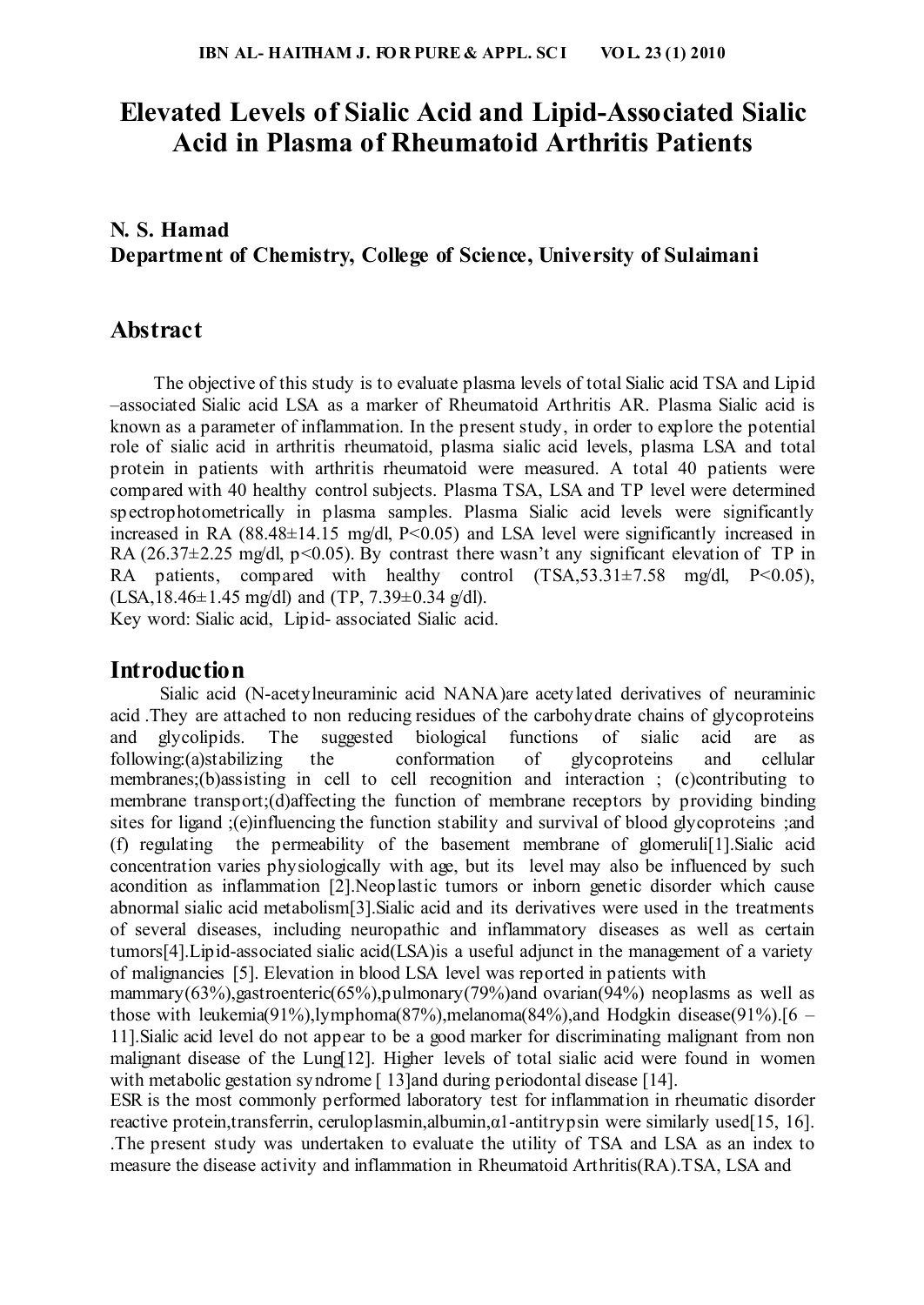Total Protein TP were studied in patients with Rheumatoid Arthritis .These were compared with normal healthy controls.

## **Materials and Methods**

### **Chemicals:**

 Standard solution for sialic acid 500micro gram/ml concentration was prepared by dissolving 50 mg of standard N-acetylneuraminic acid in 100ml of distilled water, and on the day of determination, the stock solution was diluted with phosphate buffer saline at pH 7.4 to give the following standard solutions(5,10,15,20,25,30 micro gram/ml)for calibration curve measurement.

### **Patiens**:

 Plasma for the measurement of TSA , LSA and TP levels was obtained from 40 patients with rheumatoid arthritis of subjects followed at the central lab in Sulaimania for the period from Dec. 2007 to Apr.2008.The diagnosis of this case was specified by consultants.

#### **Plasma preparation:**

 Venous blood was collected from fasting patients in the early morning. The samples were taken in tubes containing anticoagulant, their plasma were separated and used immediately ,otherwise , plasma samples were stored at [-15]until analysis.

### **Biochemical methods:**

1-Total sialic acid

#### A-Principle

The principle of this method depends on the formation of chromogen from the addition of resorcinol reagent in to the test tube. The chromogen formed was extracted by butyl acetate/methanol reagent and measured at 580 nm[17].

### B-Reagents

 Reagent I: Resorcinol stock: made up by dissolving 2 gm of resorcinol in 100 ml of deionized water. This reagent is stable for many months in the refrigerator.

 Reagent II: Resorcinol HCL: 10 ml of the stock solution is added to the mixture of 80 ml of concentrated HCL and 0.25 ml of 0.1M CuSO4. The volume is then made up to 100ml with deionized water. This should be prepared at least four hours before use and stable for two weeks in the refrigerator.

Reagent III: butyl acetate/methanol: 85ml of butyl acetate is added to 15ml of methanol.

## **C-Procedure:**

The reaction was performed in  $180\times150$  mm Pyrex test tube labeled as test, standard and blank, into which the following reagents were pipettes as follows:

| Reagent     | Test  | <b>Standard</b> | Blank µl                 |
|-------------|-------|-----------------|--------------------------|
|             | $\mu$ | ul              |                          |
| sample      | 20    |                 | $\overline{\phantom{0}}$ |
| D.W         | 980   | 980             | 980                      |
| standard    |       | 20              |                          |
| Reagent II  | 1000  | 1000            | 1000                     |
| Reagent III | 2000  | 2000            | 2000                     |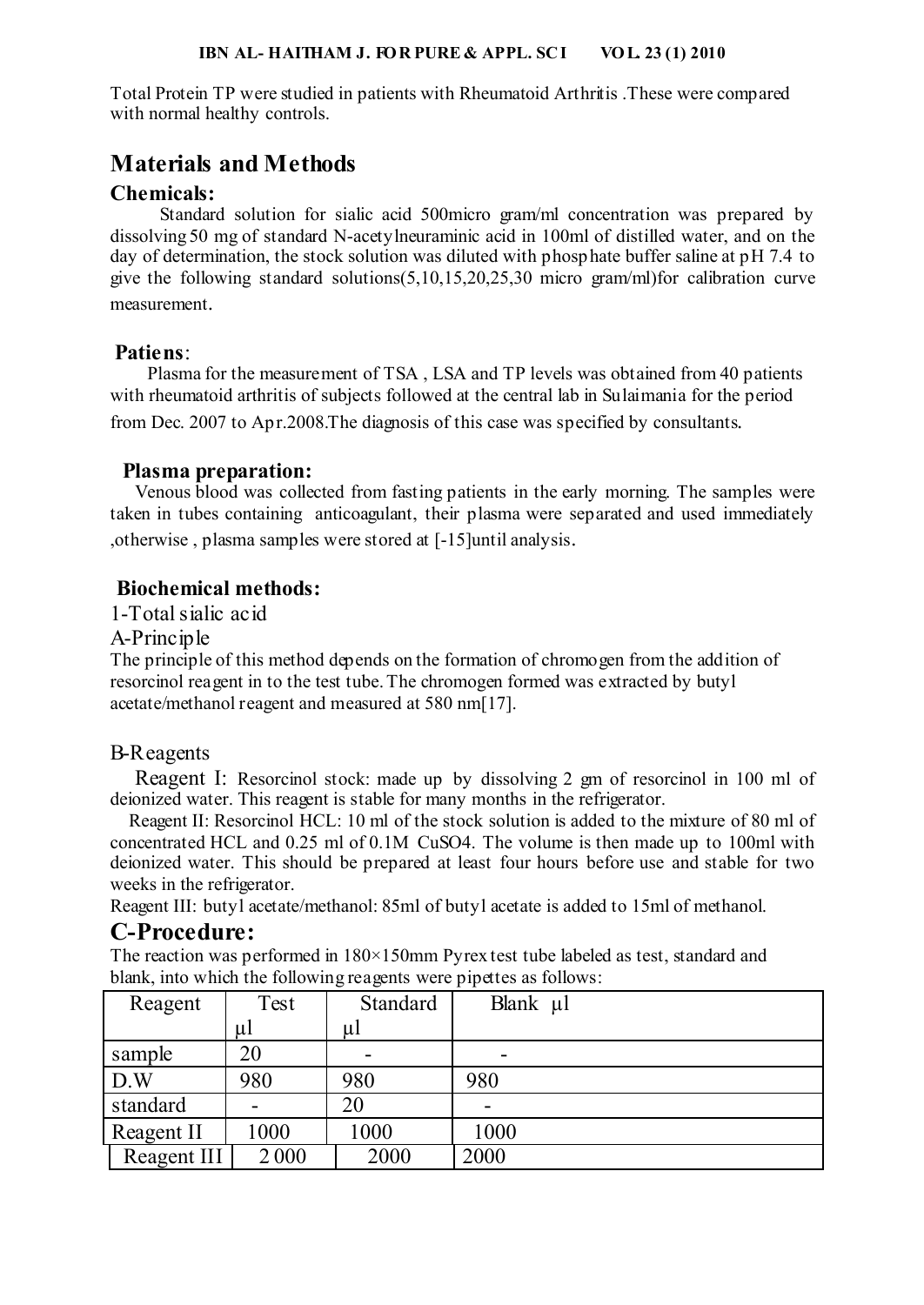#### **IBN AL- HAITHAM J. FOR PURE & APPL. SCI VOL. 23 (1) 2010**

 The tubes were capped with glass bulbs and heated for 15 min in a boiling water bath (100C) and then cooled in tap water bath or ice for 10 min.Vortexes and centrifuged for 10min at 3000 rpm, the extracted chromophore was read at 580nm.

## **LSA determination:**

 LSA was measured according to the method described by Katopodis and his co-worker [18, 19] Fifty ul plasma aliquots were placed in screw-capped tubes, 3ml of cold of (4C)chloroform/methanol(2:1v/v)mixture was added to each tube for total lipid extraction, the tubes were then capped and vortexes for 30 secons,0.5ml of cold water was added to each tube and the tubes were centrifuged for 5 min. at 2500 rpm at room temp.

 The upper phase (aqueous Layer containing LSA) was transferred to another screwcapped tube and 50micro ml of phosphotungstic acid (1g/ml) was added to each tube. The tubes were vortexes again and allowed to stand at room temp. for 5min.Then the tubes were centrifuged at room temp for 5min.at 2500rpm.After that, the supernatants were decanted and the remaining pellets were redissolved in 1ml of water at 37°C by vigorously vortexing them for 1min and sialic acid content was determined as mentioned for TSA.

### **TP determination:**

 Colorimetric method was described by Gornall etal[20, 21]. The peptide bonds of protein react with  $Cu^{2+}$  in alkaline solution to form a colored complex whose absorbance is proportional to the concentration of the total protein in the specimen, and was measured at 550 nm. The biuret reagent contains sodium potassium tartrate to complex cupric ions and maintain their solubility in alkalin solution.

## **Reagents:**

### **Reagent I:**

Sodium hydroxide 370 mmol/L + Na-K Tartrate 10 mmol/L + Potassium iodide 3 mmol/L +Copper sulfate 3 mmol/L

Standard solution –Bovine Albumin 6gm/dl.

#### **Procedure:**

Let stand reagent and specimens were left at room temperature

| Pipette into | <b>Blank</b> | Standard | Test  |
|--------------|--------------|----------|-------|
| test tube    | μl           | μl       | $\mu$ |
| Reagent      | 1000         | 1000     | 1000  |
| standard     |              | 20       |       |
| specimen     |              |          | 20    |
| D.W          | 20           |          |       |

The above components in the tubes were mixed, left to stand

for 10 minutes at room temperature.

Record absorbance's at 550nm against reagent blank.

## **Calculation**

 $Result = Abs(Assay) \div Abs(standard) \times standard cone.$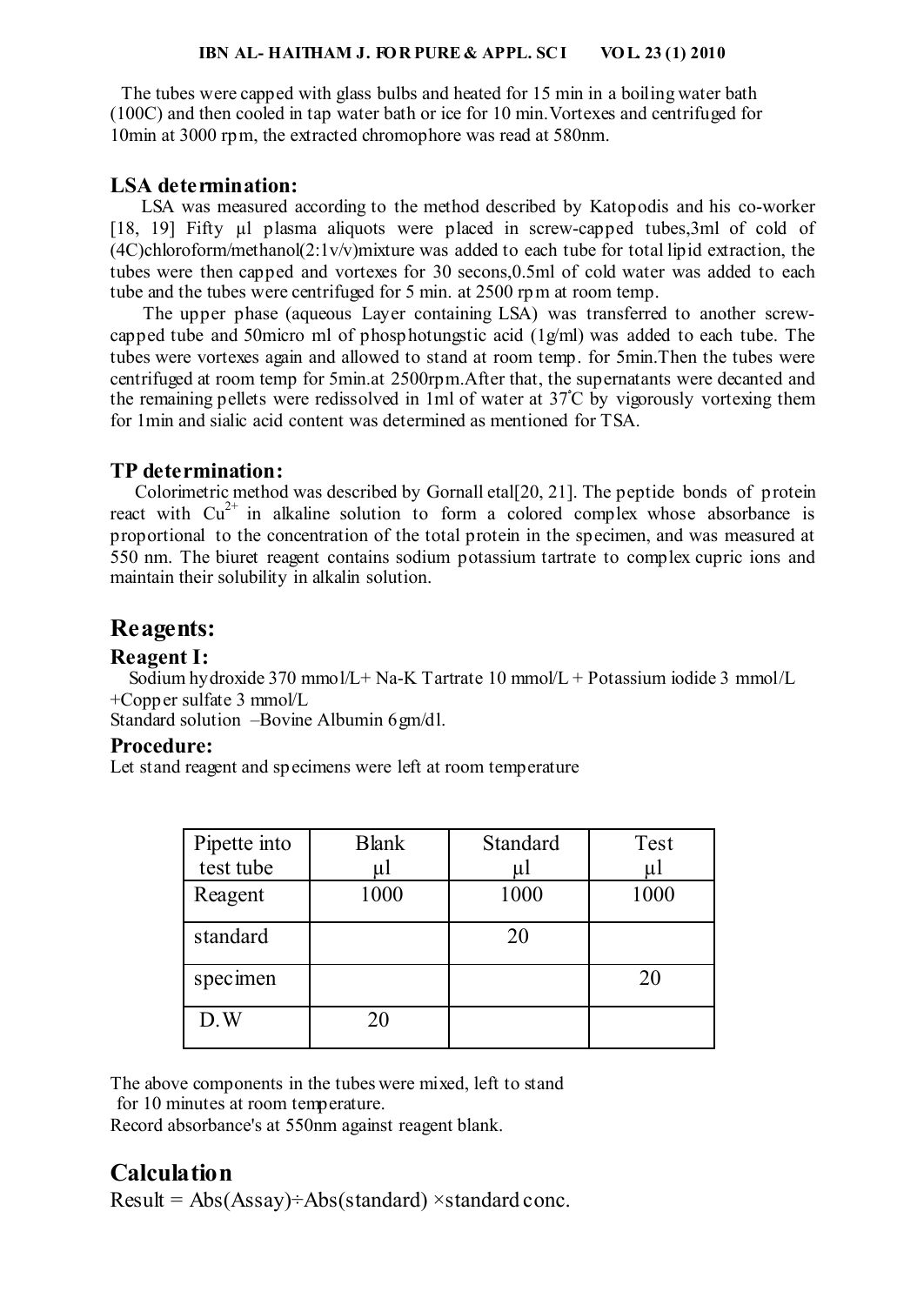#### **Results**

 The levels of plasma sialic acid TSA indicate significant statistical differences in the Rheumatoid arthritis patients group compared to the control group( $P \le 0.05$ ). There is also a significant statistical difference  $(P<0.05)$  with the respect to the levels of plasma-associated sialic acid between the control group and rheumatoid arthritis patients group(table-1)(fig-3,fig-4).Figs (1 and 2) show the percent of TSA,LSA and TP in rheumatoid arthritis and control group. TP not changed in this rheumatoid Fig-5. Table (1) also shows the Mean+- SD, variance , P-value, Confidence interval ,selectivity and sensitivity for all tests(TSA,LSA and TP).

 The correlation coefficient equals -0.27, indicating a relatively weak relationship between the variables TSA and LSA (Fig -6-a). The correlation coefficient equals 0.25,indicating a relatively weak relationship between the TSA and TP(Fig-6-b),where the correlation coefficient equals 0.10 ,indicating a relatively weak relationship between the variables LSA and TP (Fig-6-c).The present study shows that the magnitude of the selectivity varies between (60% for TP )for patients with RA ,while equals 82.5% for TSA and 85% for LSA for patients with RA.

## **Discussion**

 Several studies were performed about the determination of a new marker for the diagnosis of rheumatoid arthritis. The present data confirms the previous evidence that TSA and LSA are significantly higher in patients with rheumatoid arthritis(RA).RA which is along –term disease that causes inflammation of joints and surrounding tissues. It can also affect other organs .Most glycoproteins contain mannose ,galactose, fucose, sialic acid and in some instances glucose as the carbohydrate moiety. Spiro, in 1959 established that liver is the major organ involved in the normal synthesis of glycoproteins [22].All the TSA and LSA were significantly elevated in the plasma of patients with(RA),TP from patients of RA which showed minimal but statistically insignificant elevation . TSA and LSA may ,thus be able to differentiate an inflammatory arthritis from a dehydrative ,non-inflammatory arthritis .Our results are supported with previously published work [23].

 Previous studies were centered largely around the demonstration of increased levels of carbohydrates of the carbohydrate-protein complex and carbohydrate – lipid complex in plasma of RA. More over, elevated plasma or serum levels of TSA and / or LSA were observed in many cases (23 - 25). There was a positive correlation of ESR with glycoproteins studied, the best correlation being with hexosamine followed by sialic acid and other hexose in that order[26].The elevation of plasma TSA and LSA in RA patients is of note and we believe our data add to the literature showing changes in TSA and LSA status in RA. The mechanisms are unclear and we can only speculate as to the reason . In conclusion, the increase of plasma TSA and LSA levels is associated positively with the presence of inflammation and appears to be a consequence of the disease itself, and could be suggested as one of the newly discovered marker for RA.

## **Reference**

- 1- Schauer R .and kelm S,etc (Biochemistry and role of Sialic acid .Rosenberg A eds. Biolojy of the sialic acid 1995,plenum publishing Crop.New york01
- 2- Novak, J.; Tomana, M.;Shah, GR.; Brown, R.and Mestecky, J. (2005), J. Dent. Res., 84(10): 897-901.
- 3- Fang-Kirsher, SG.clin chem. Clin biochem, (1997) 35:47-52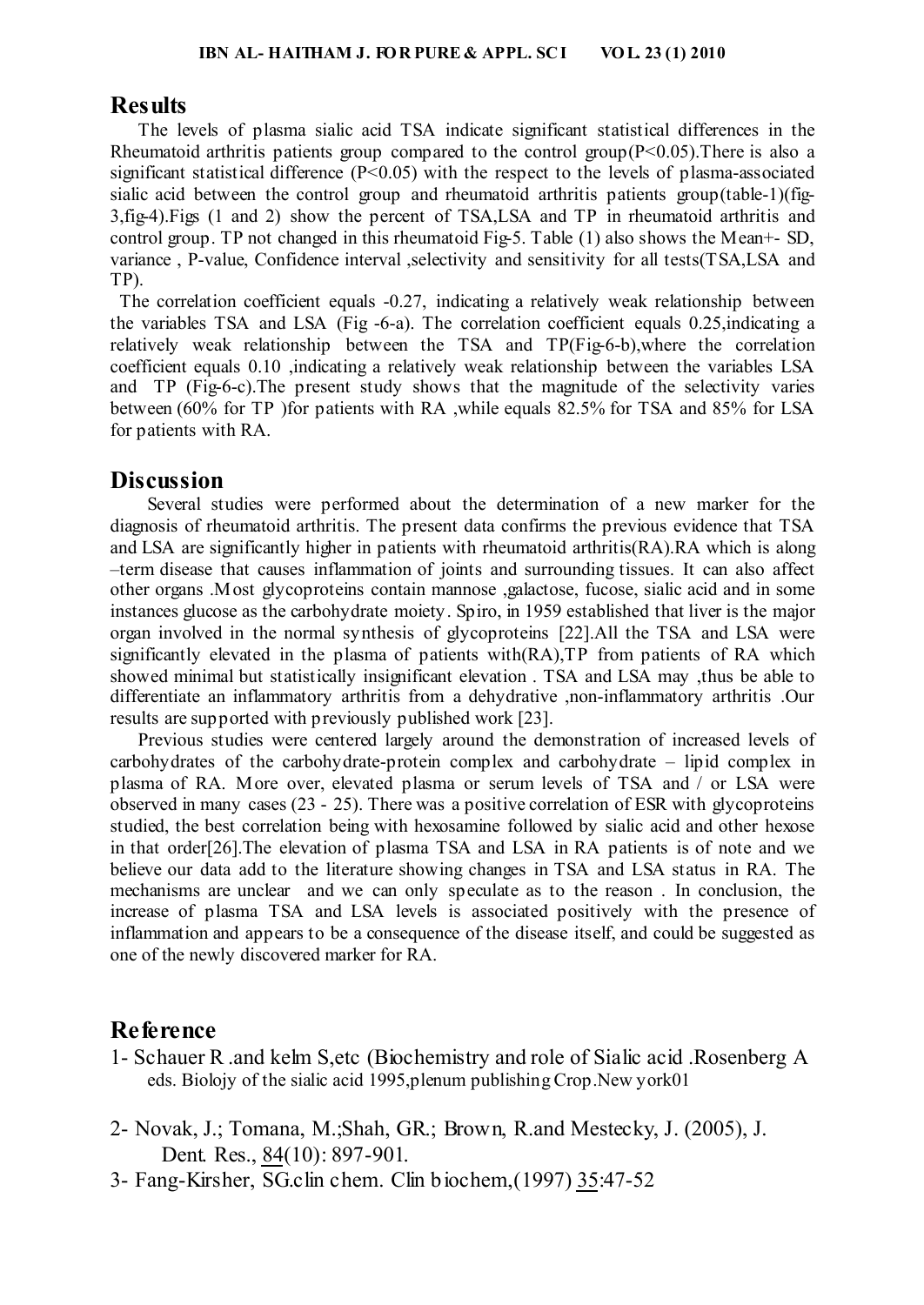- 4-Witczak,Z.J.and Nieforth.K. (1997) Carbohydrate in drugs Design, Marcel Dekker, New york,
- 5- Mahmood ,T.J. and Ahmed, S.A. (2008), JMCZ, Hawler Medicinal Univ. (in Press).
- 6-Bhargava, A.K. et al, (1984) clin chem., 30:940
- 7-Dinstrian, A.M. and Schwartz .M.K.  $(1983)$ Ann clin lab sci,  $.13(2):137-42$
- 8-Erbil, K.M. and Jones JD et al(1985) Cancer 55(2):404-9
- 9-Katopodis, N.and Hirshaut, Y.et al (1982), Cancer Rec. 42(12):5270-5
- 10-Khanderia, U.; Keller, J.H. et al $(1983)$ J surg oncol, 23 $(3)$ :163-6
- 11- Wivedi, C.D.; Dixit, M.et al, (1990) cellular and molecular life sciences  $,46(1):91-94$
- 12-Turgut, I.and Gulba. I.et al.  $(2001)$ BMC plum med 1:4
- 13- Srihana, M. Reichelt, A.J. etal (2002), Diabetes, 25: 1331-1335.
- $14 \text{Lux}$ , J. C. and J. Dent. (2006), Hygiene,  $40(6)$ :  $1 9$ .
- 15-Kulkarni, A.V.and Engineer, J.J. (1986)et al, inflammation in rheumatoid disorder, Journal of postgraduate med.  $32(2):89-93$
- 16-Denko, C.W. and Garbril, P. (1979) J. Rheumatol., 6:664-672
- $17$ -Svenneehlom, L. (1957). Biochemica biophysica acta. 24:604-11
- 18. Katopodis N. stock cc. Res commun chem. Path phrmacol. (1980) 30:171-180.
- 19-KatopodisN; Hirshaut, et al, Caner Res (1982) 42:5270-5275
- 20-Gorna.C.and Bardawill, et al,  $(1949)$  J.Biol.chem., 177:751
- 21-Tietz, N .W. (1999)Text book o clinical chemistry ,3 rd Ed.A.C.Burtis,E.R.Ashwood,W.B.sounders;p 477-530
- 22-Spiro, R,G. (1959) J.biol.chem 234:742-748
- 23- Alturfan A.Ata .and Uslu E. et al, 2007 The tohoku . J.of experimental medicine, 213:241-248
- 24- Crook, M.and constable, S. et al, (1997) J.clin.pathol. 50:494-495
- 25-Lopez, seaz, et al(1995), Int. J. biol. Marker. 10(3): 174-9
- 26-Rudolf Voigtmann, M.d,et al. (2006)Cancer, , 64(11):2279-2283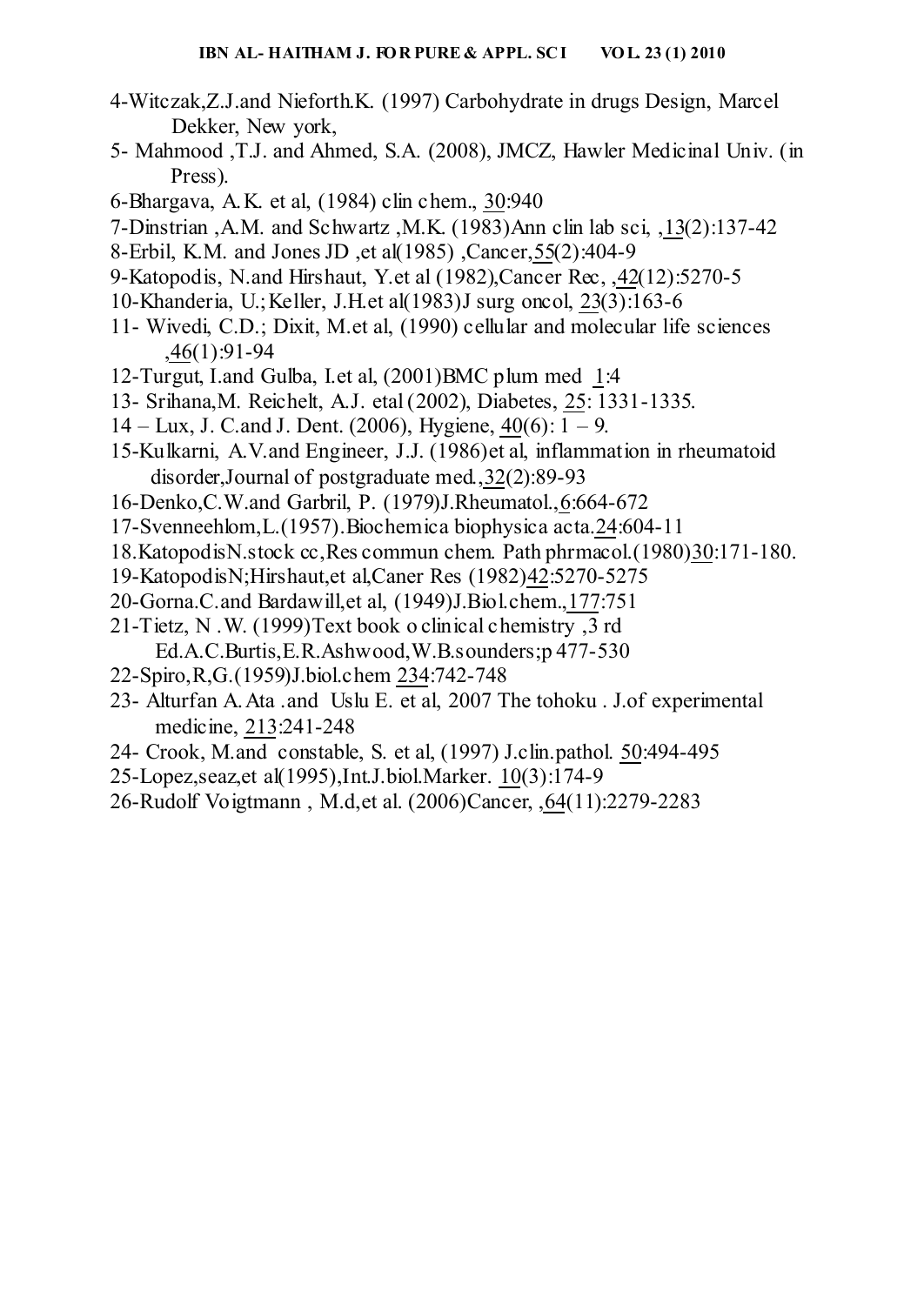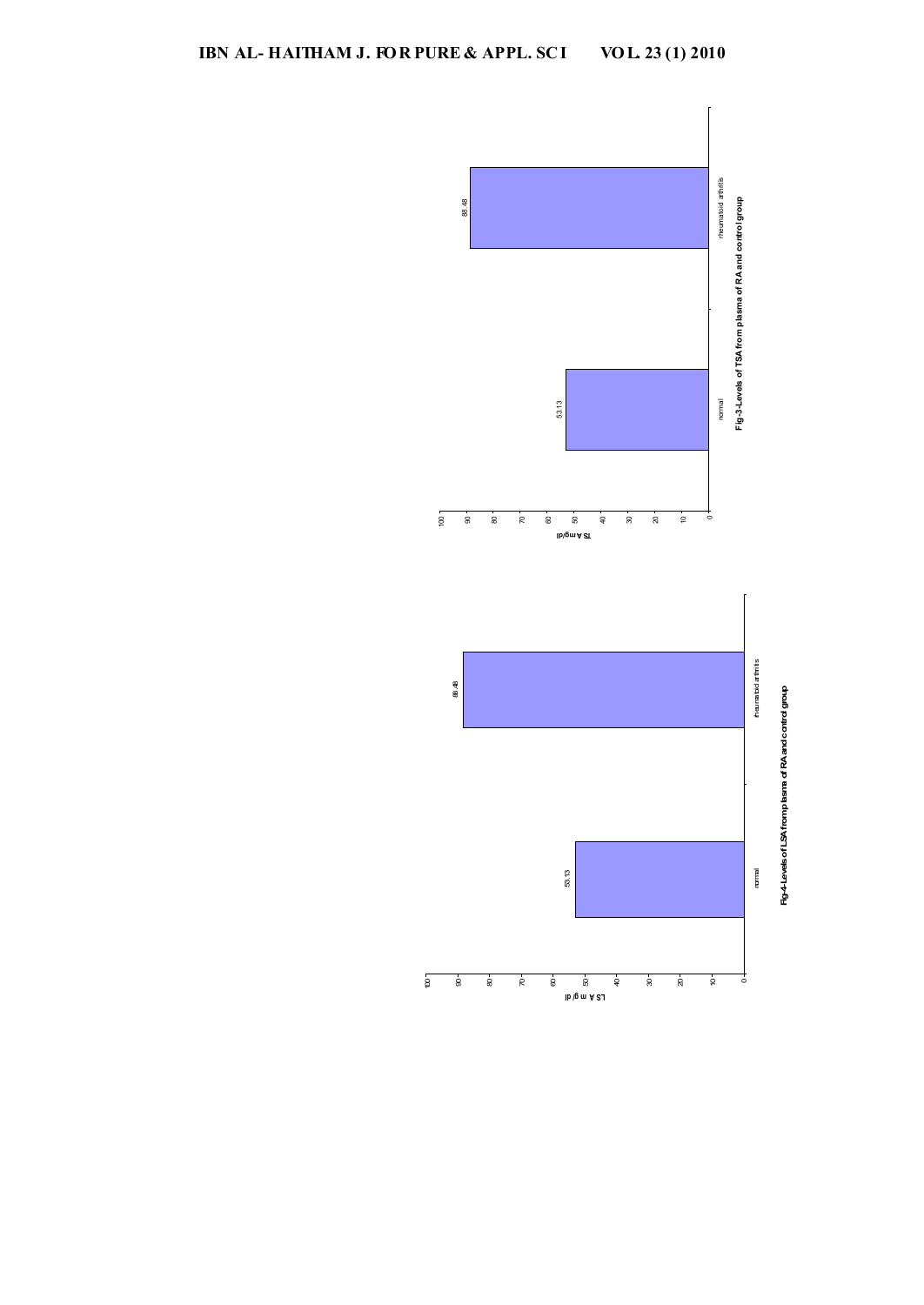

Fig 2-P ercent o TSA, LSA and TP from plasma of RA patients



**Fig-1-Percent of TSA, LSA and TP from pl asma of control group**



**Fig-5-Levels of TP from plasma of RA pateints and control group**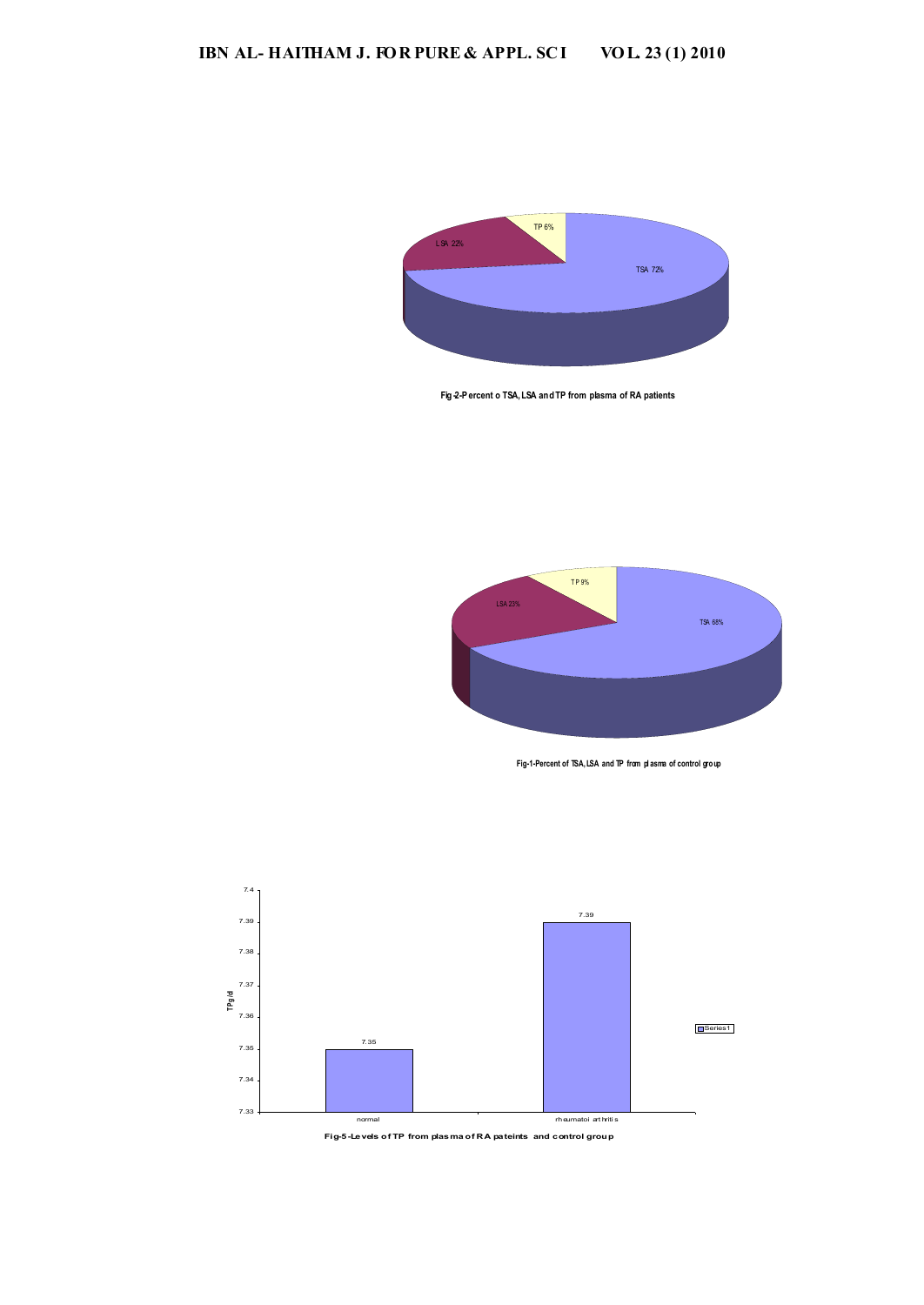